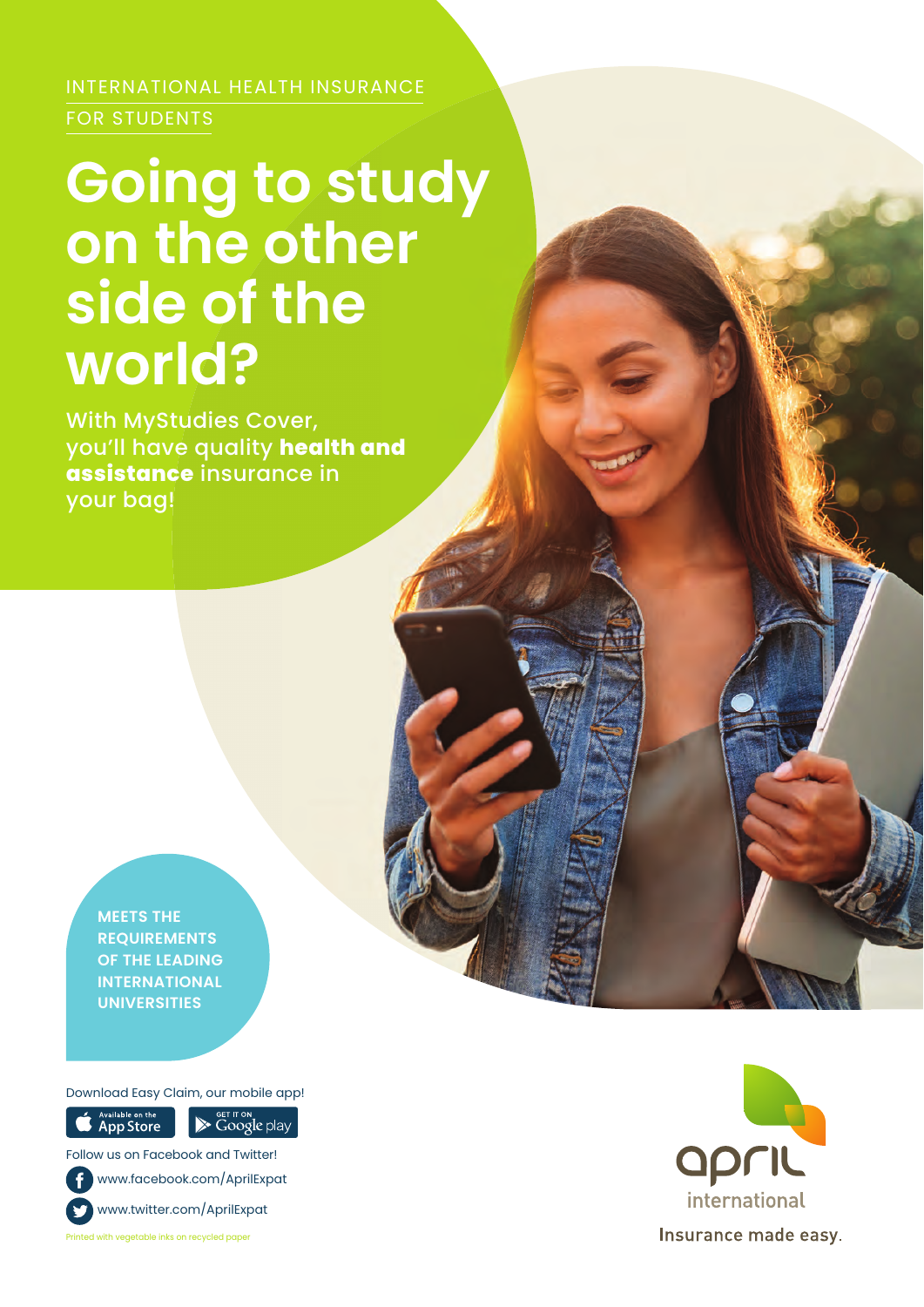# **Why take out international insurance?**

Whatever your profile or destination, good health insurance is essential.

Accidents or health problems are always a possibility and the cost of healthcare varies greatly from country to country.

MyStudies Cover is the insurance solution to suit your needs and circumstances and help you avoid any nasty surprises!

### **Why take out insurance?**



### **Medical expenses that can quickly build up:**

The cost of medical care abroad varies greatly from one country to another and can be very expensive. Very often, the cover you have at home isn't valid abroad.

### **You won't be covered by the French Social Security:**

- > cover is not always provided,
- > reimbursements based on French rates.

**3**

**4**

**2**

**1**

#### **In Europe, the European Health Insurance Card (EHIC) doesn't provide you with a sufficient level of cover:**

> limited access to public sector health professionals and facilities (waiting times can sometimes be very long),

- > no free choice of doctor,
- > no certainty that your card will be accepted,
- > sometimes, significant out-of-pocket expenses.

### **Cover from bank cards only applies to stays of 3 months maximum:**

With a "basic" bank card, there's a minimum deductible of €50 per treatment or procedure and an overall cover limit of €11,000.



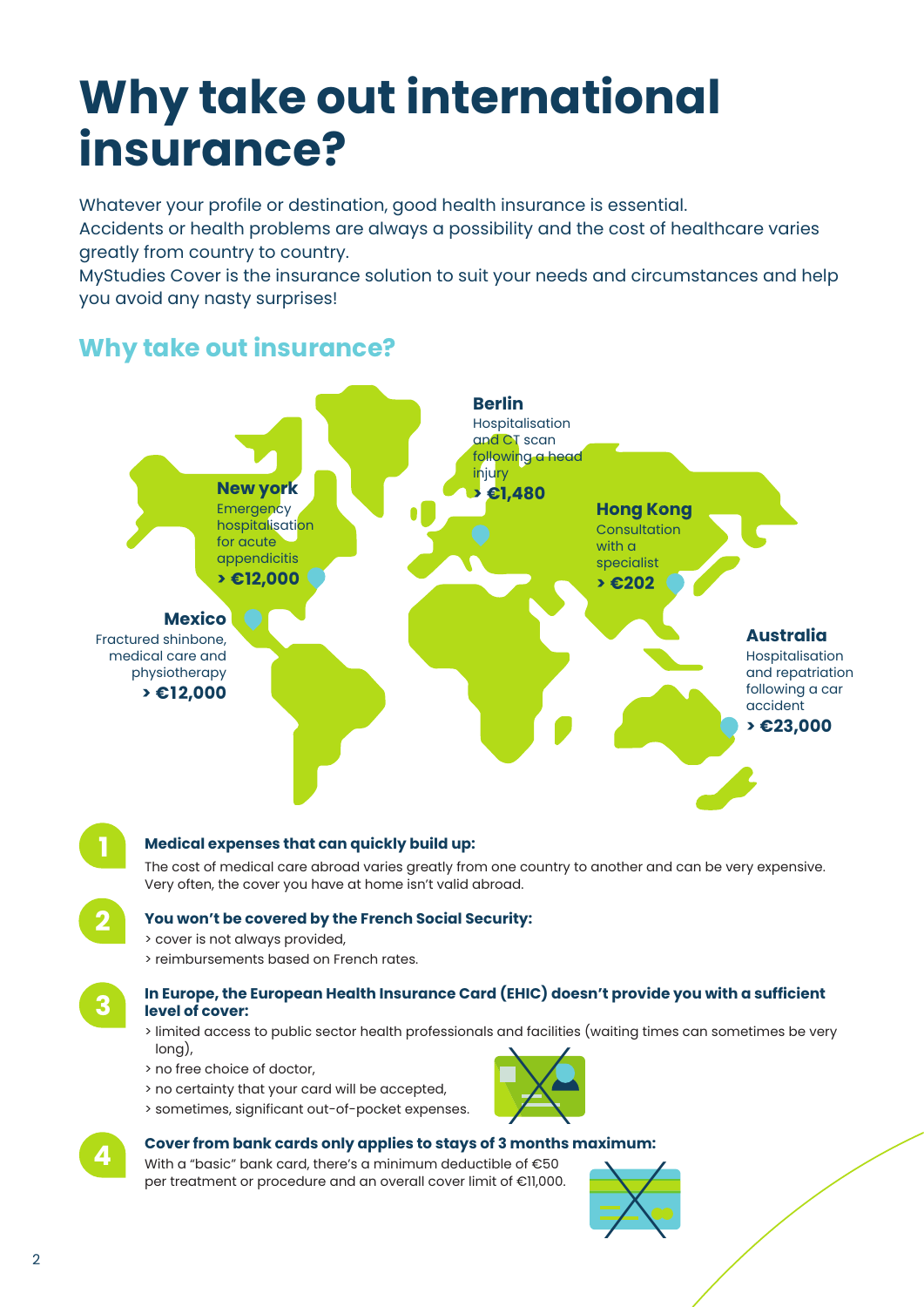# **Understanding the MyStudies Cover plan**

### **This is the solution for you if:**

You are studying and staying outside your country of nationality. *√*

For stays, vacations, studies, language courses or au pair placements for less than 1 year. *√*

### **Choose your package:**

### **EMERGENCY** PACKAGE

#### **AN INSURANCE PLAN FOR SMALL BUDGETS**

An insurance solution which covers you in case of **accidents and medical emergencies**.

#### **YOUR BENEFITS:**

- › Medical expenses (for accidents and medical emergencies only)
- › Repatriation assistance
- › Personal liability (private capacity)
- › Personal accident

#### **ANNUAL COVER LIMIT**

€100,000 worldwide (€250,000 in the USA)

#### **The Medical expenses cover is valid:**

- › only in case of **accident** or **medical emergency**;
- › if you don't exceed an **upper limit of €750** per insurance year for outpatient care;
- › if you **complete a medical form** each time you make a claim for reimbursement.

### **COMFORT** PACKAGE

#### **A COMPREHENSIVE INSURANCE PLAN**

An insurance solution which covers you **whatever your circumstances**.

#### **YOUR BENEFITS:**

- › Medical expenses
- › Repatriation assistance
- › Personal liability (private capacity)
- › Personal accident

#### **ANNUAL COVER LIMIT**

€200,000 worldwide (€500,000 in the USA)

**Recommended by APRIL for stays abroad covered at 100%!**

### **Select the type of cover you require:**

1 st euro :

→ recommended if you want a single point of contact and peace of mind during your time abroad.

- $\Box$  as a top-up to the Caisse des Français de l'Étranger (available only for the Comfort package): ➜ recommended if you want benefits from both the CFE and APRIL International.
- $\Box$  as a top-up to the European Health Insurance Card/French Social Security (available only for the Comfort package):
	- **→** recommended for certain destinations<sup>1</sup> and small budgets.

# $\sqrt{1}$

### **ADVANTAGES OF THE CFE:**

- › no break in your entitlement and health insurance in France;
- › no break in the cover of your medical care based on French rates;
- › no waiting period if you return to France: you re-join the Social Security system straight away;
- › no exclusion of cover.

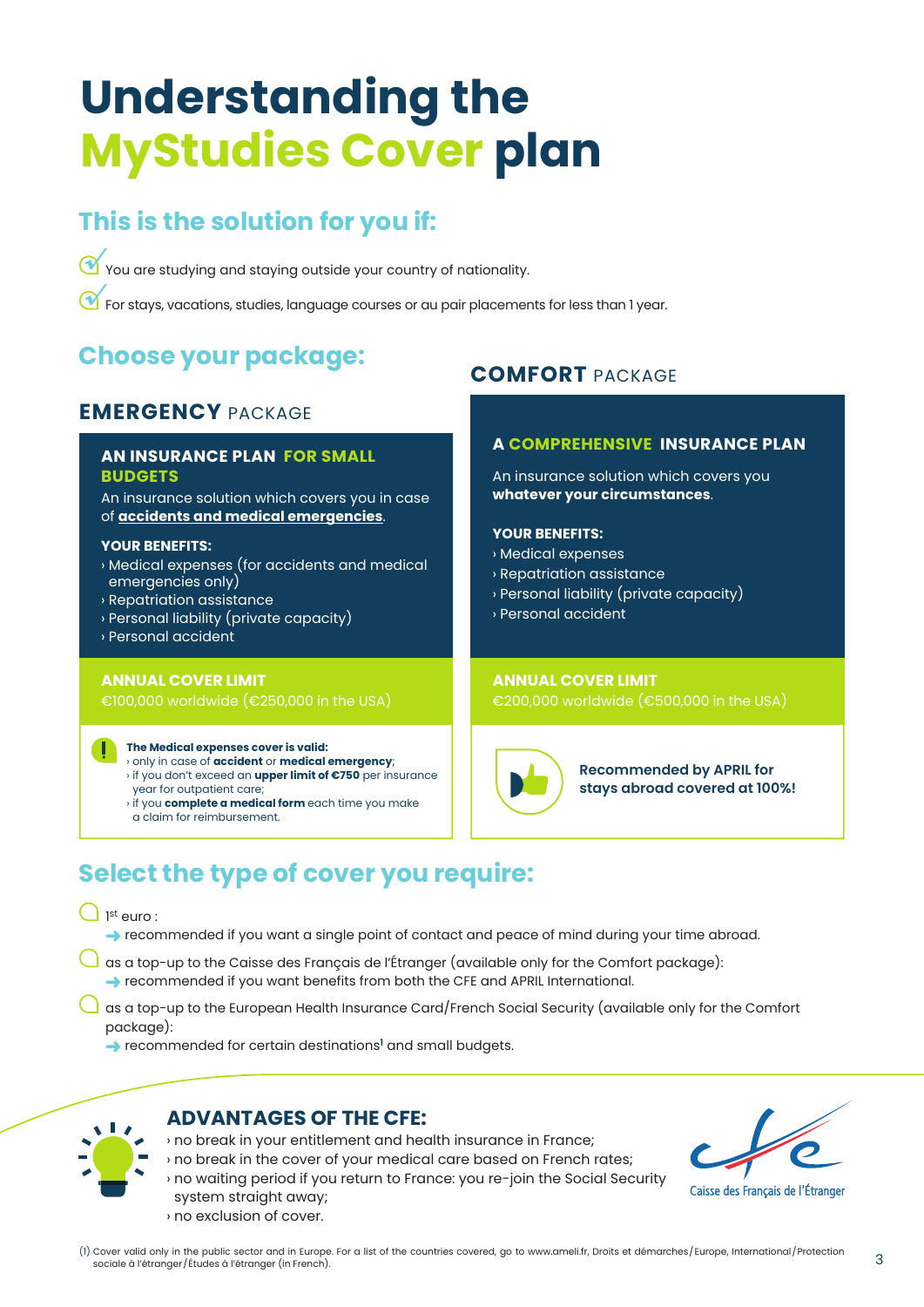# **Understanding your plan**

### **Your benefits at a glance:**

| <b>THE PACKAGES</b>                                                                                                                                                                                                                                                            | <b>EMERGENCY</b>                                                                                                                                                                                                            | <b>COMFORT</b>                                               |  |
|--------------------------------------------------------------------------------------------------------------------------------------------------------------------------------------------------------------------------------------------------------------------------------|-----------------------------------------------------------------------------------------------------------------------------------------------------------------------------------------------------------------------------|--------------------------------------------------------------|--|
| <b>COVER LIMIT</b><br>(maximum amount per beneficiary<br>and per period of cover)                                                                                                                                                                                              | €100,000 worldwide<br>$(\epsilon$ 250,000 in case of cover in the USA)<br><b>Cover only in case of accident</b><br>or medical emergency                                                                                     | €200,000 worldwide<br>(€500,000 in case of cover in the USA) |  |
| <b>MEDICAL EXPENSES</b>                                                                                                                                                                                                                                                        |                                                                                                                                                                                                                             |                                                              |  |
| <b>MEDICAL AND SURGICAL HOSPITALISATION</b>                                                                                                                                                                                                                                    |                                                                                                                                                                                                                             |                                                              |  |
| Transport by ambulance<br>(if hospitalisation is covered by APRIL<br>International)<br>› Hospital room and board<br>(including the daily charge in France)<br>» Medical and surgical fees<br>> Examinations, diagnostic tests and drugs<br>» Medical treatments and procedures | 100% of actual costs<br>Prior agreement is required for all medical care costing more than €2,000 and referral<br>to the most suitable hospital (based on the medical condition and the costs charged<br>by the facilities) |                                                              |  |
| Hospitalisation for the treatment of mental<br>or nervous disorders                                                                                                                                                                                                            | 80% of actual costs, up to 30 days per year                                                                                                                                                                                 |                                                              |  |
| Private room                                                                                                                                                                                                                                                                   | Up to €50 per day                                                                                                                                                                                                           |                                                              |  |
| <b>OUTPATIENT CARE</b>                                                                                                                                                                                                                                                         |                                                                                                                                                                                                                             |                                                              |  |
| Consultations, treatments and procedures<br>carried out by general practitioners or<br>specialists<br>Laboratory tests and examinations, x-rays<br>and pharmacy items                                                                                                          | 100% of actual costs, up to €750 per<br>year following accidents and medical<br>emergencies only and on submission<br>of the claims form                                                                                    | 100% of actual costs                                         |  |
| Care provided by nurses and<br>physiotherapists (following a hospital stay<br>covered by APRIL International)                                                                                                                                                                  |                                                                                                                                                                                                                             |                                                              |  |
| <b>Emergency dental treatment</b>                                                                                                                                                                                                                                              | Up to €400 per year                                                                                                                                                                                                         |                                                              |  |
| Dentures (following a reported accident)                                                                                                                                                                                                                                       | Up to €600 per year                                                                                                                                                                                                         |                                                              |  |
| Other prostheses<br>(following a reported accident)                                                                                                                                                                                                                            | Up to €500 per year                                                                                                                                                                                                         |                                                              |  |
| Vision care: lenses and frames or contact<br>lenses (following a reported accident)                                                                                                                                                                                            |                                                                                                                                                                                                                             |                                                              |  |
| <b>PREVENTION</b>                                                                                                                                                                                                                                                              |                                                                                                                                                                                                                             |                                                              |  |
| Condoms                                                                                                                                                                                                                                                                        | up to €20 per year                                                                                                                                                                                                          |                                                              |  |
| Contraception, vaccines and anti-malarial<br>treatments on prescription                                                                                                                                                                                                        | Not covered                                                                                                                                                                                                                 | Up to €100 per year                                          |  |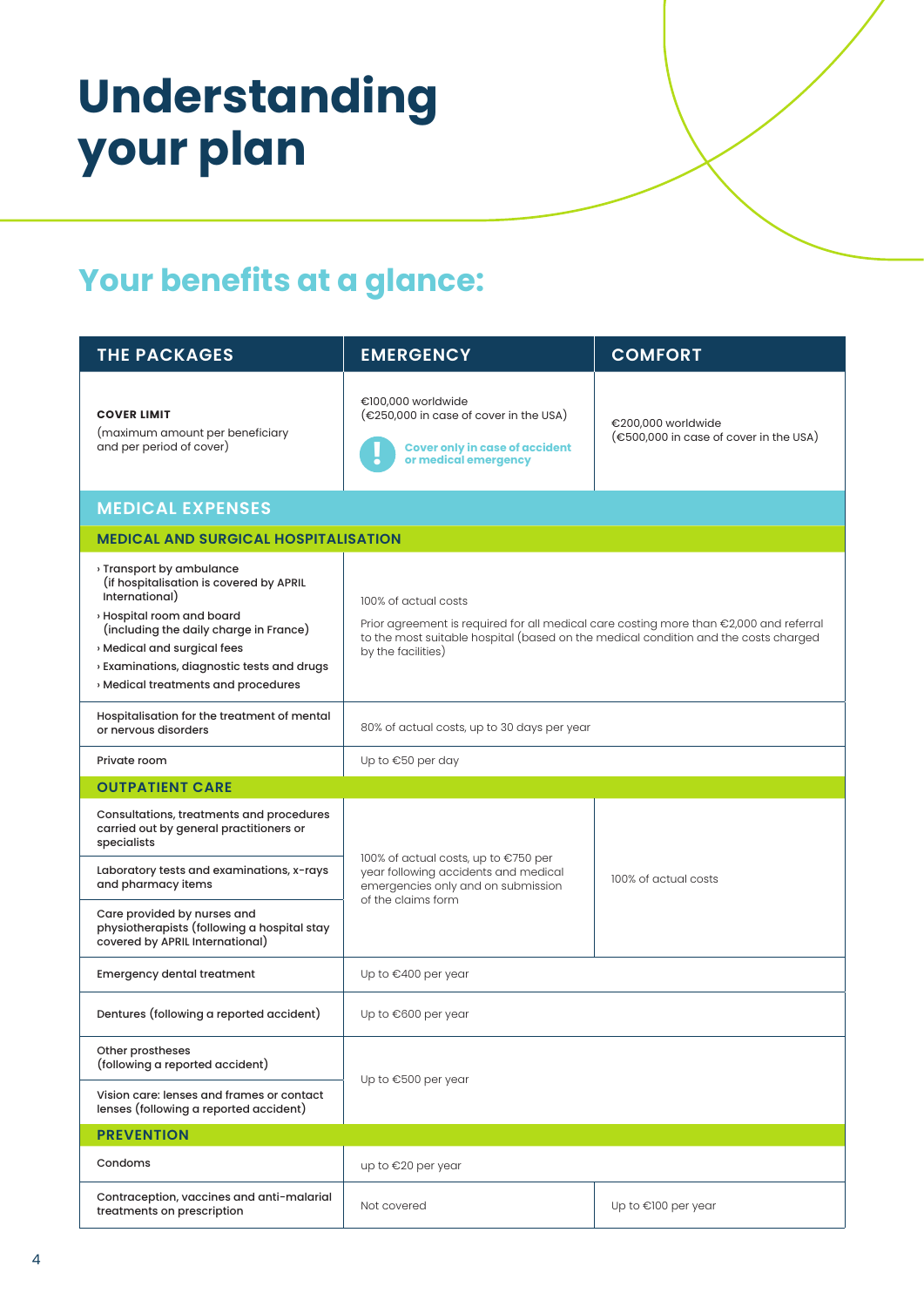| <b>OTHER BENEFITS</b>                                                                                                                                                                                                                   | <b>AMOUNTS</b>                                                                                  |  |  |
|-----------------------------------------------------------------------------------------------------------------------------------------------------------------------------------------------------------------------------------------|-------------------------------------------------------------------------------------------------|--|--|
| <b>REPATRIATION ASSISTANCE</b>                                                                                                                                                                                                          |                                                                                                 |  |  |
| Medical transport, medical repatriation                                                                                                                                                                                                 |                                                                                                 |  |  |
| Repatriation of the body or ashes in case of death                                                                                                                                                                                      | 100% of actual costs                                                                            |  |  |
| Cost of coffin                                                                                                                                                                                                                          | €1,500                                                                                          |  |  |
| Accompanying the deceased                                                                                                                                                                                                               | Round-trip ticket                                                                               |  |  |
| Translation of legal or administrative documents                                                                                                                                                                                        | Up to €500 per year                                                                             |  |  |
| Presence of a family member to be with the insured if they are<br>hospitalised for more than 6 days                                                                                                                                     | Round-trip ticket<br>Hotel accommodation for 10 nights (maximum €80/night)                      |  |  |
| Early return home in case of the death or hospitalisation<br>of a family member                                                                                                                                                         | Round-trip ticket                                                                               |  |  |
| Early return home in case of damage to the home                                                                                                                                                                                         |                                                                                                 |  |  |
| Early return home in case of an attack or natural disaster                                                                                                                                                                              | One-way ticket                                                                                  |  |  |
| Return of insured family members                                                                                                                                                                                                        |                                                                                                 |  |  |
| Return of the insured to the country of destination following<br>stabilisation                                                                                                                                                          |                                                                                                 |  |  |
| Sending urgent messages                                                                                                                                                                                                                 | 100% of actual costs                                                                            |  |  |
| Enforced stay abroad                                                                                                                                                                                                                    | €80 per night (maximum 5 nights)                                                                |  |  |
| Travel assistance in case of the loss or theft of personal effects                                                                                                                                                                      | Advance of up to €1,000                                                                         |  |  |
| Search and rescue costs                                                                                                                                                                                                                 | Up to €5,000 per person and per event                                                           |  |  |
| Sourcing and delivering medication unavailable locally                                                                                                                                                                                  | Delivery costs                                                                                  |  |  |
| <b>PERSONAL LIABILITY PRIVATE CAPACITY</b>                                                                                                                                                                                              |                                                                                                 |  |  |
| <b>Bodily injury</b>                                                                                                                                                                                                                    | Up to €4,500,000                                                                                |  |  |
| » Material and Consequential damage<br>Damage to rental property                                                                                                                                                                        | Up to $€450,000$ per year<br>Including €90,000 for consequential damage<br>Excess €75 per claim |  |  |
| Material damage caused during internships                                                                                                                                                                                               | Up to €12,000 per year<br>Excess €75 per claim                                                  |  |  |
| <b>LEGAL ASSISTANCE</b>                                                                                                                                                                                                                 |                                                                                                 |  |  |
| Attorney fees abroad                                                                                                                                                                                                                    | Up to €3,000 per event                                                                          |  |  |
| Advance payment of bail abroad                                                                                                                                                                                                          | Up to €15,000 per event                                                                         |  |  |
| <b>PSYCHOLOGICAL SUPPORT</b>                                                                                                                                                                                                            |                                                                                                 |  |  |
| Consultations with a psychologist                                                                                                                                                                                                       | 3 telephone consultations                                                                       |  |  |
| <b>PERSONAL ACCIDENT</b>                                                                                                                                                                                                                |                                                                                                 |  |  |
| Lump sum in case of accidental death                                                                                                                                                                                                    | €10,000 - Limited to funeral expenses for under 16s                                             |  |  |
| Lump sum in case of total or partial permanent disability<br>following an accident                                                                                                                                                      | Up to €40,000<br>20% deductible                                                                 |  |  |
| <b>BAGGAGE AND PERSONAL EFFECTS INSURANCE</b>                                                                                                                                                                                           |                                                                                                 |  |  |
| <b>BAGGAGE</b><br>> Loss, theft and total or partial destruction during the outward<br>or homeward journey<br>> Theft and total or partial destruction during the stay                                                                  | €1,600 - Limited to €800 for valuables                                                          |  |  |
| Delayed baggage                                                                                                                                                                                                                         | Up to €200                                                                                      |  |  |
| Mobile phones, tablets and smartphones: theft with assault or<br>mugging                                                                                                                                                                | Up to €500                                                                                      |  |  |
| Fraudulent use of SIM card                                                                                                                                                                                                              | Actual costs                                                                                    |  |  |
| <b>TRAVEL INCIDENTS</b>                                                                                                                                                                                                                 |                                                                                                 |  |  |
| Delayed departure (postponement or change of exam date)                                                                                                                                                                                 | Reimbursement of airline ticket change fees up to €100                                          |  |  |
| Flight delay/cancellation                                                                                                                                                                                                               | Up to €300                                                                                      |  |  |
| <b>Missed connection</b>                                                                                                                                                                                                                |                                                                                                 |  |  |
| <b>INTERRUPTION OF STAY</b>                                                                                                                                                                                                             |                                                                                                 |  |  |
| $\alpha$ Reimbursement of tuition fees for the current year if the insured<br>is repatriated<br><b>OR</b><br>> Reimbursement of trip expenses already paid by the insured if<br>the trip is curtailed due to the insured's repatriation | On a pro rata basis up to €5,000<br>Actual costs up to €250 per day with a maximum of €5,000    |  |  |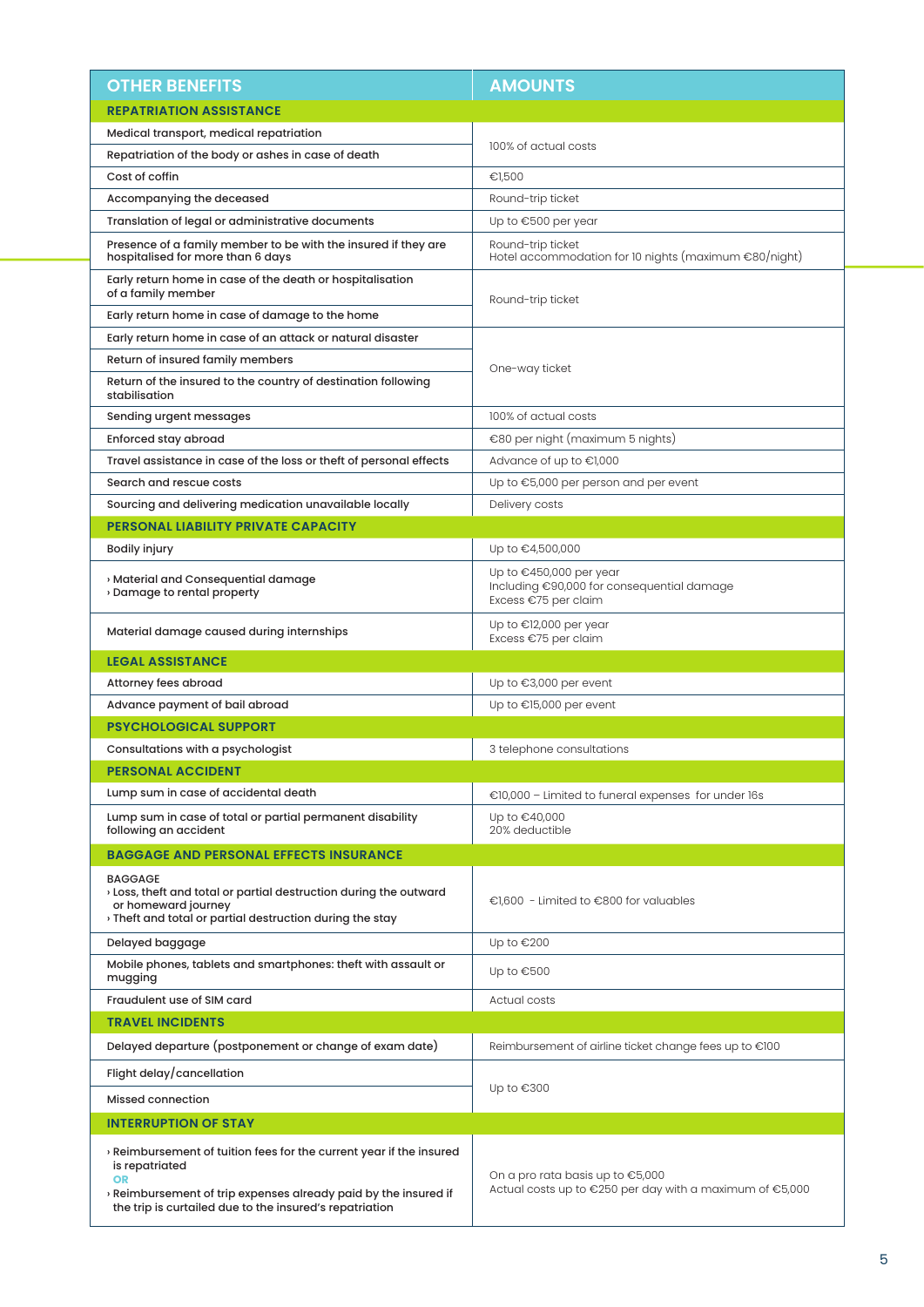# **Your services**



### **Direct payment of your hospital charges**

#### **EMERGENCY HOSPITALISATION?**

Our teams contact the hospital directly to issue a guarantee of payment.

#### **PLANNING TO GO INTO HOSPITAL?**

Submit your request on your Easy Claim app. When we receive it, our teams will confirm your cover to the hospital and pay your bill directly.

**These services are available for all types of cover** (except in case of cover as a top-up to the French Social Security or the EHIC)**.**

### **Your direct billing service in the USA and Mexico (with the Comfort Package only)**

Thanks to our partnership with Global Excel, you benefit from access to one of the largest care networks in the United States and Mexico:

- › almost 690,000 doctors,
- › more than 5,500 hospitals,
- › more than 68,000 pharmacies,

with no cash advance required, we'll pay your bill directly.

**GOOD TO KNOW:** the cost of medical care in the USA can be exorbitant. To help you avoid any nasty surprises, we have negotiated preferential rates for you with AETNA and Caremark, two of the largest care networks in the USA. If you need a medical consultation, hospitalisation or outpatient care, you must go to healthcare professionals and facilities belonging to these networks.

### **How to find out which hospitals, pharmacies and doctors are in the network?**



It couldn't be easier. Download the Easy Claim mobile app, click on *"Find a doctor"*  and type in your search criteria to locate the healthcare professional or facility closest to you!

**VCVS** caremark<sup>®</sup> Vaetna®

#### **WHO TO CONTACT FOR INFORMATION?**

We are available 24/7 to answer any questions you may have! From the United States, call **1-866-299-2900** and an advisor will assist you.

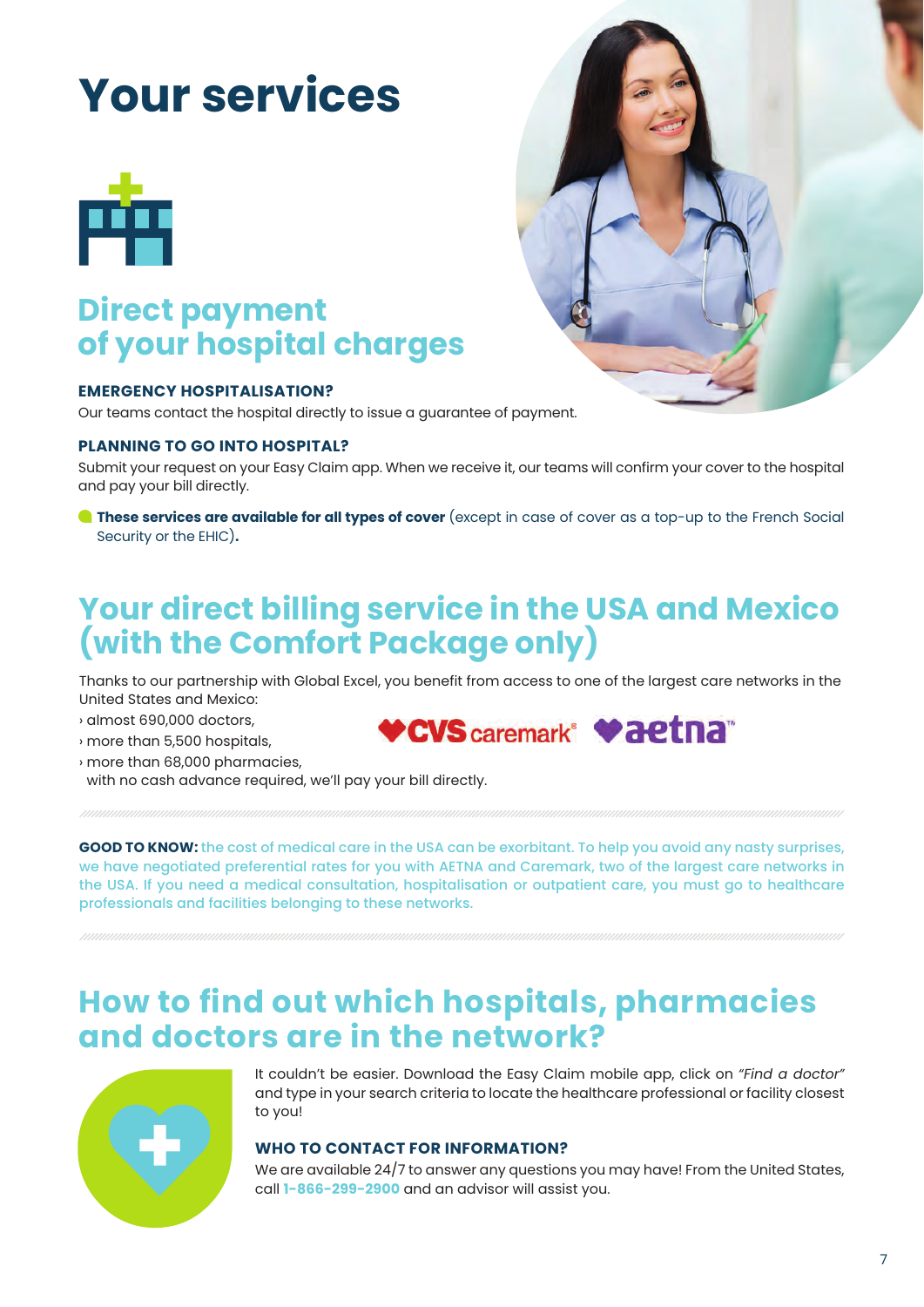### **Your digital services**

To help you manage your plan abroad, we're continually developing new services 100% online.



### **YOUR EASY CLAIM APP**

#### **With your Easy Claim mobile app, you can:**

› send us your healthcare claims up to €1,000

- › view and download your Insurance Card
- › request a guarantee of payment before going into hospital
- › find a healthcare professional near you, recommended by APRIL
- › find your dedicated points of contact so you can reach us easily.

#### **Download the APRIL Easy Claim app from the App Store or Google Play**



 $\blacktriangleright$   $\mathsf{Google}$  play

### **YOUR CUSTOMER ZONE**

In just a few clicks from your PC, tablet or smartphone, you can download all the documents you need (insurance certificates, insurance cards, general conditions, bills etc.), view all your reimbursements and update your personal details.

 **Simple and 100% online!**







#### **YOUR MULTILINGUAL ADVISORS ARE ONLINE!**

If you have any questions, your advisors can be contacted, not only by phone and email, but also on chat and Facebook Messenger!

 **Log in to your Customer Zone or open your APRIL Easy Claim app for a live chat with an advisor! Another way of making insurance easier!**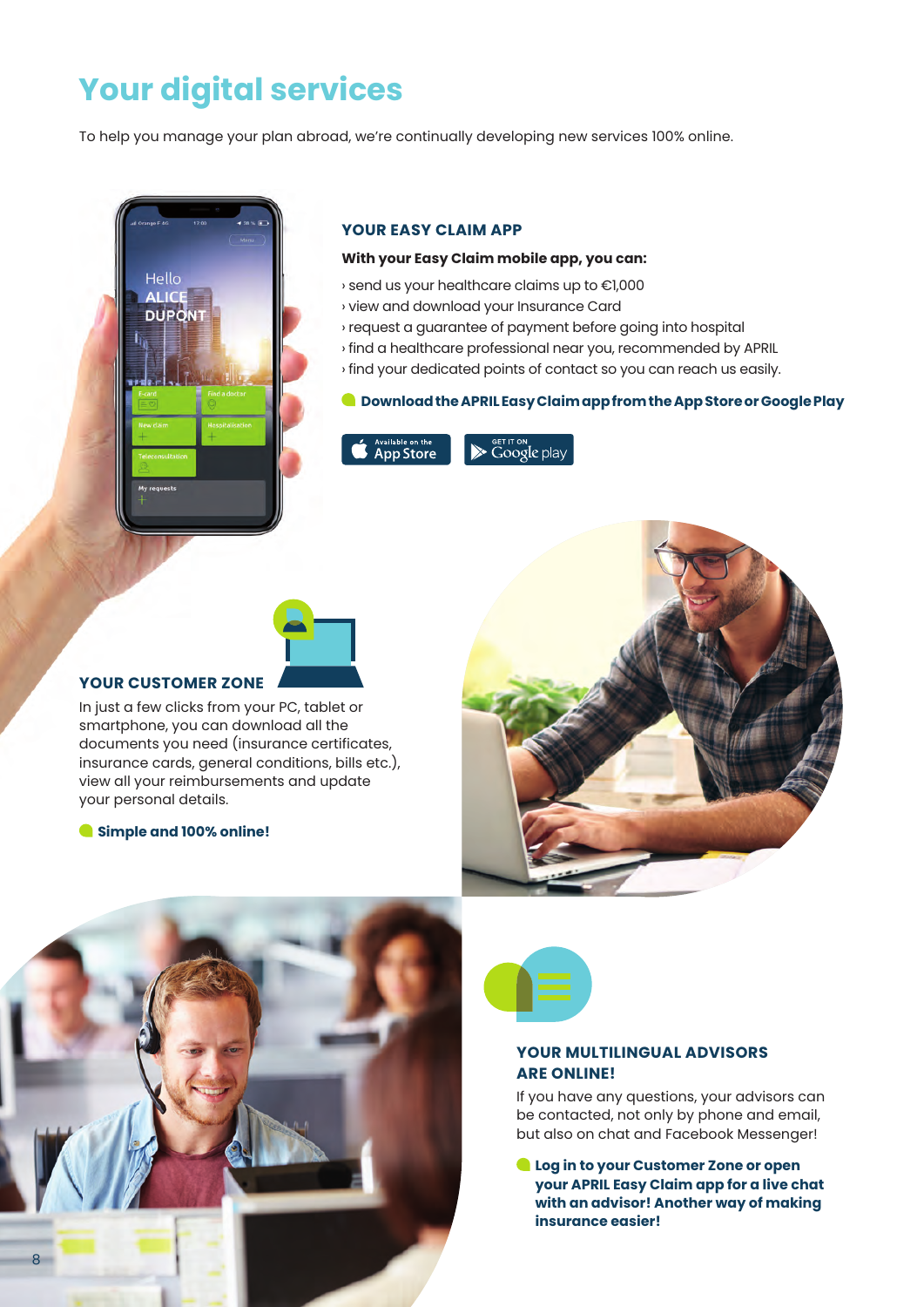## **Our answers**

### to your most frequently asked questions



**And so that nothing comes as a surprise, please note that dermatology, non-generic drugs, routine dental care and alternative medecines are not covered under this plan.** 

### **YOUR CHECKLIST BEFORE GOING ABROAD:**

*Remember to have a medical checkup before you leave and make sure your vaccines are up to date. √*

- *Don't forget to take a medical kit with √ all the first aid supplies you'll need, everyday medicines and your current prescriptions.*
- *You should also make a note of √ the important information about your insurance plan (plan number, contact details and emergency contact number) and give it to a friend or family member.*

### **Our contact details and social networks**

- **By telephone:**  $+ 33 (0)1 73 03 41 29$ Monday to Friday from 8.30am to 6pm, Paris time
- **By email:**
	- conseillers.expat@april-international.com
- **At our offices:** 14 rue Gerty Archimède - 75012 Paris FRANCE

#### **Follow us on social networks.**

To keep up to date with all our news, join us on:

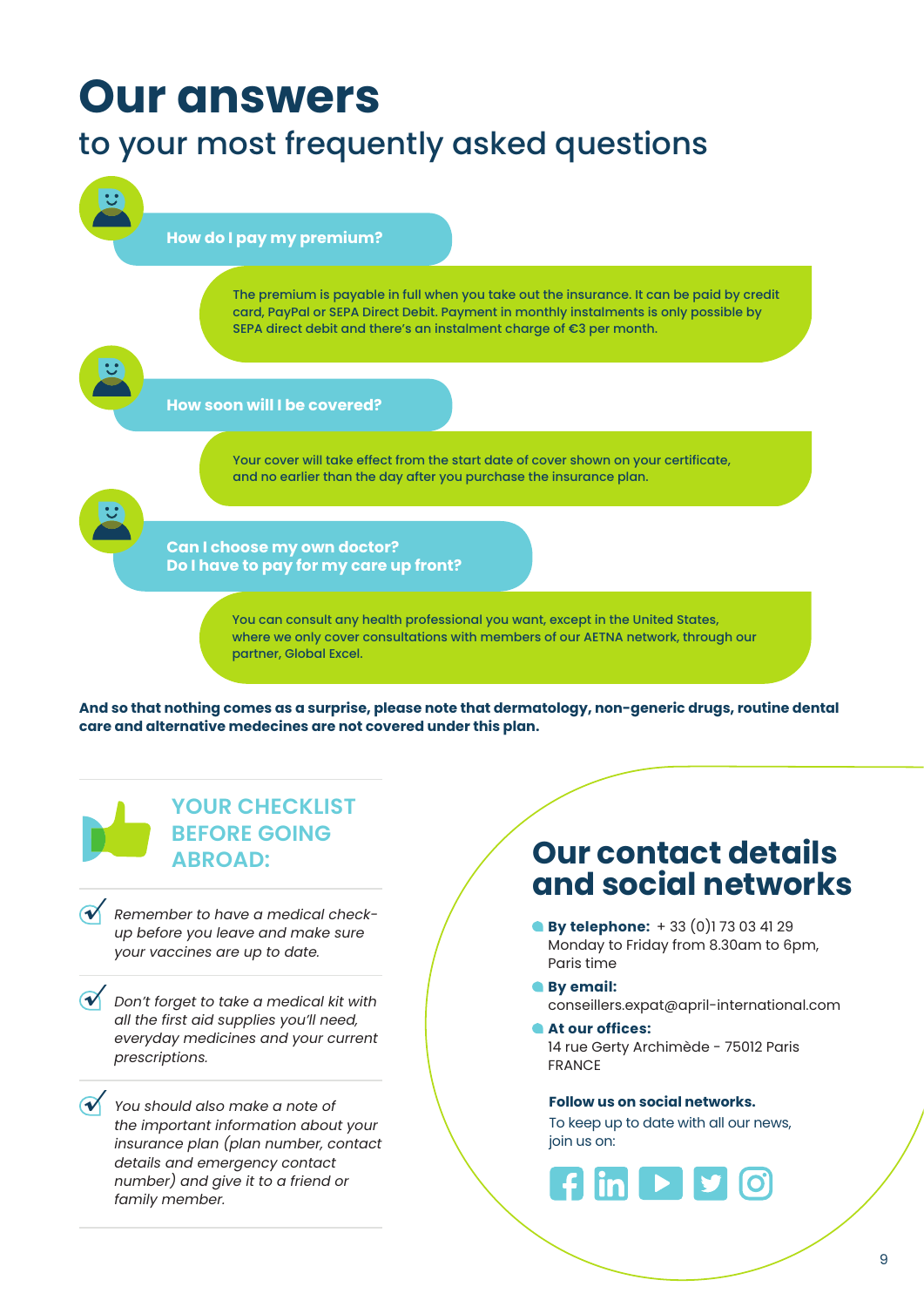# **Why choose APRIL International?**



### **Our teams are never very far away!**

Looking for a medical opinion?

Assistance to help you choose your doctor or hospital? You can count on us to be close at hand when you need us!

No matter where you are in the world as an expat, we will always have an expert who understands the ins and outs of the local healthcare system and can provide you with a speedy response to your questions.

We speak English, Spanish, German, Portuguese, Dutch, Chinese, Arabic and more…



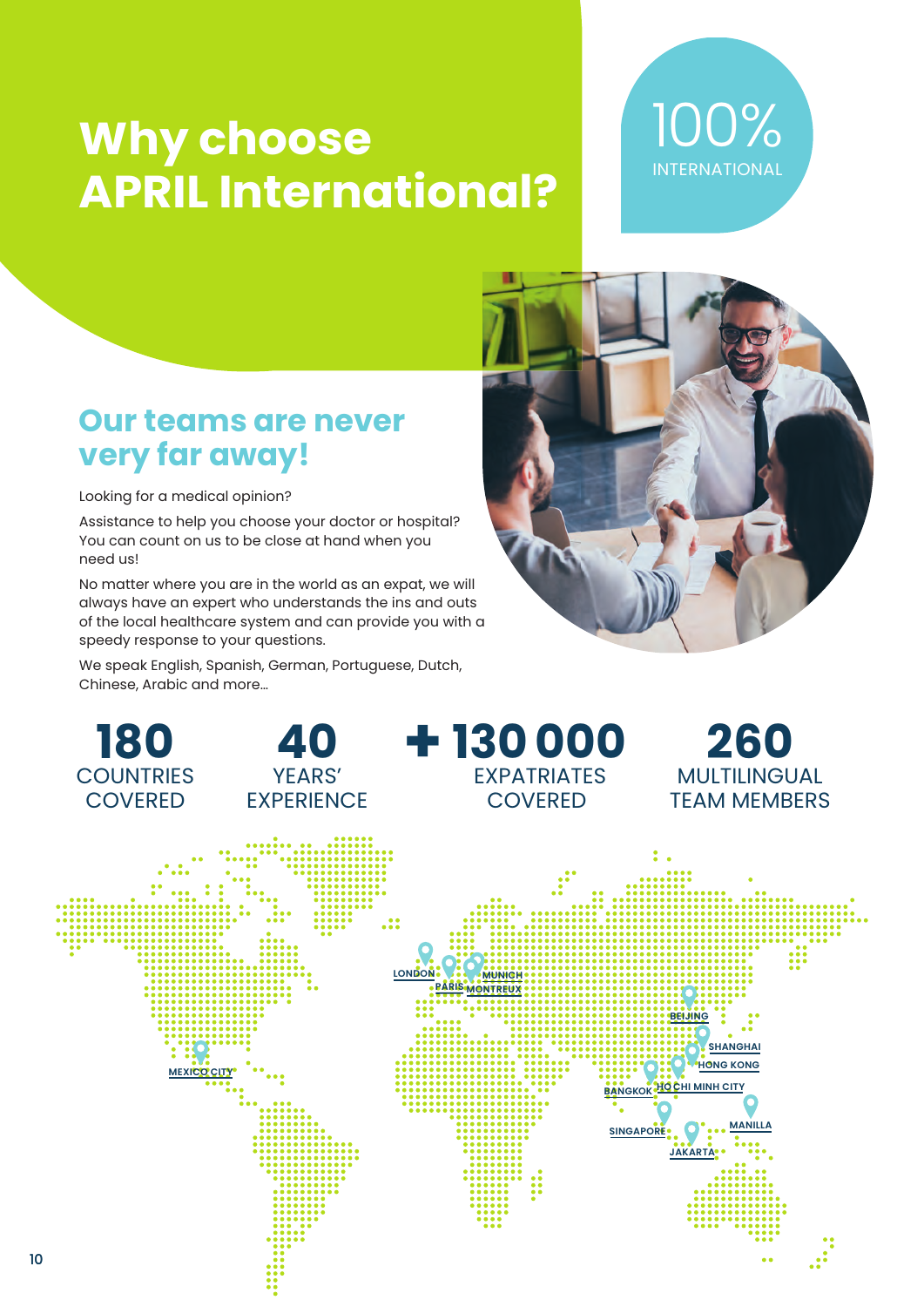# **We deliver!**

### **Our vision:**

By combining proximity and expertise, we aim to make it easy for everyone to access quality healthcare around the world.

### **Our commitments:**



### **EXPERTISE**

We have been insuring expatriates for 40 years. More than 500,000 students have already entrusted us with the provision of their health insurance abroad.



### **PROXIMITY**

With our advisors available 24/7 by phone, email and Messenger in our various management centres around the world. You can also call in and see us!



### **SIMPLICITY**

With services which make it easier for you to manage your healthcare (direct payment of hospital charges 24/7, an app for submitting your claims for reimbursement in just a few clicks, and more...)



### **LONG-TERM COVER**

that meets the requirements of your visas and your international studies everywhere in the world.